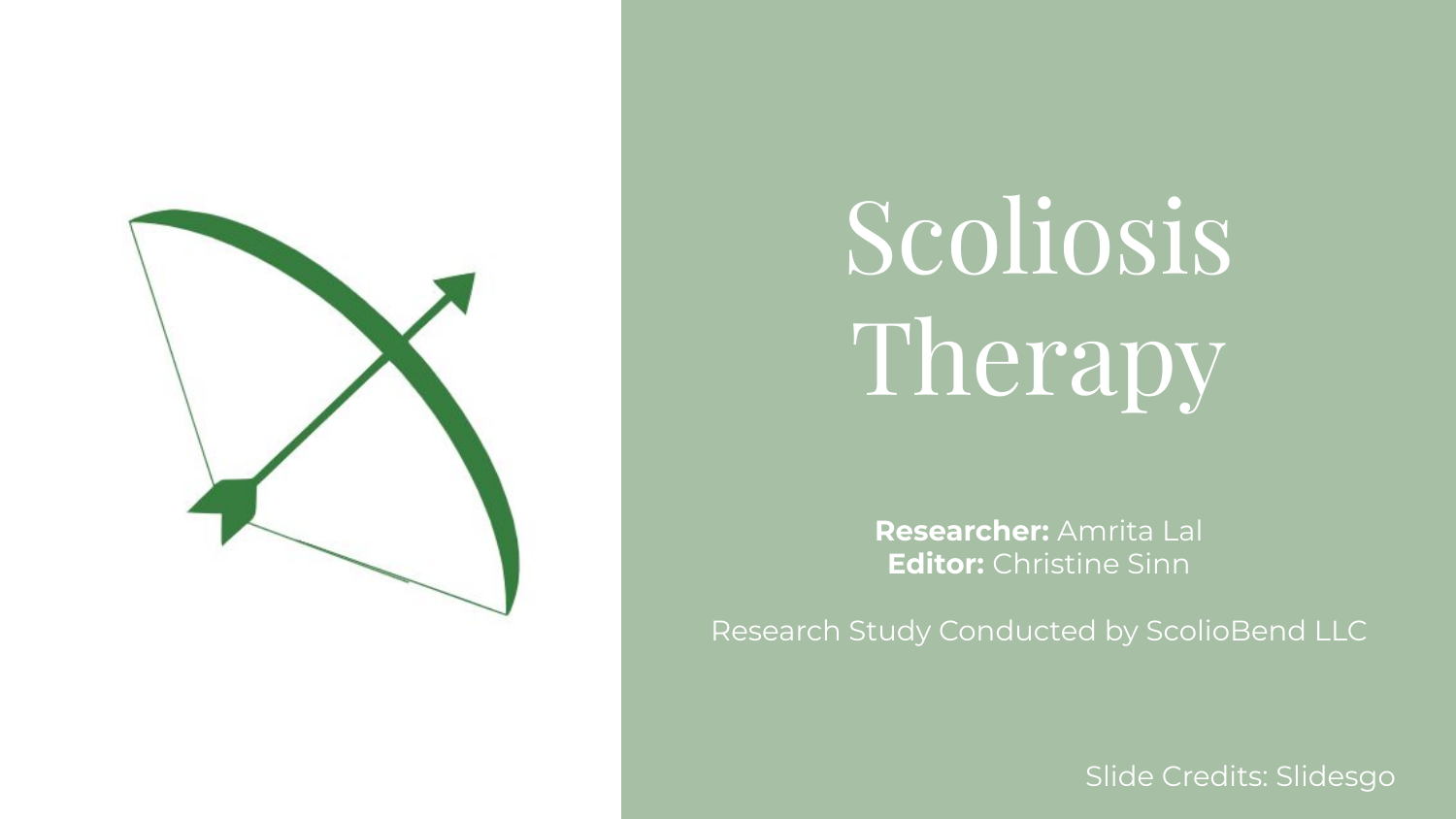### **Research Method**

- **Research Questions:** 
	- What physical therapy options do scoliosis patients use for treatment?
	- What are their tips, recommendations, and opinions of these scoliosis therapy options?
- **Experimental Method:** 
	- Together, the ScolioBend Team reached out to 57 people and/or groups
	- Reached out primarily through Instagram
	- 20 people responded by filling out a curated survey
	- Roughly 35% retention rate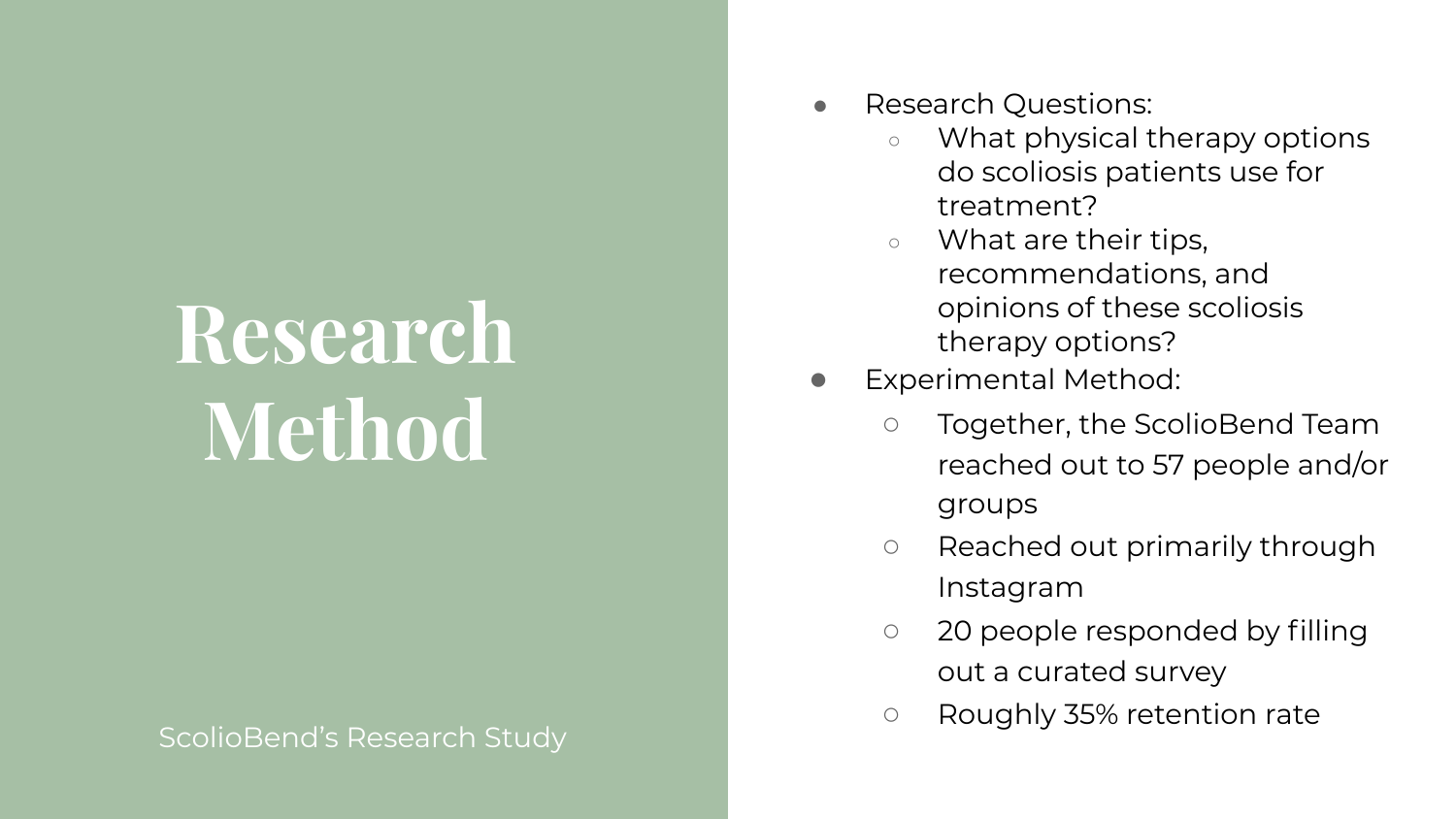### **Sample Demographics**

- 19/20 responses were female
- **.** 17/20 responses were between the ages of 12 and 19 o Three of the 20 were all older than 19 (20, 23, and 43)
- 18/20 responses were diagnosed with scoliosis between the ages of 9 and 15
	- o Two of the 20 were diagnosed younger (6 months old and 2 years old)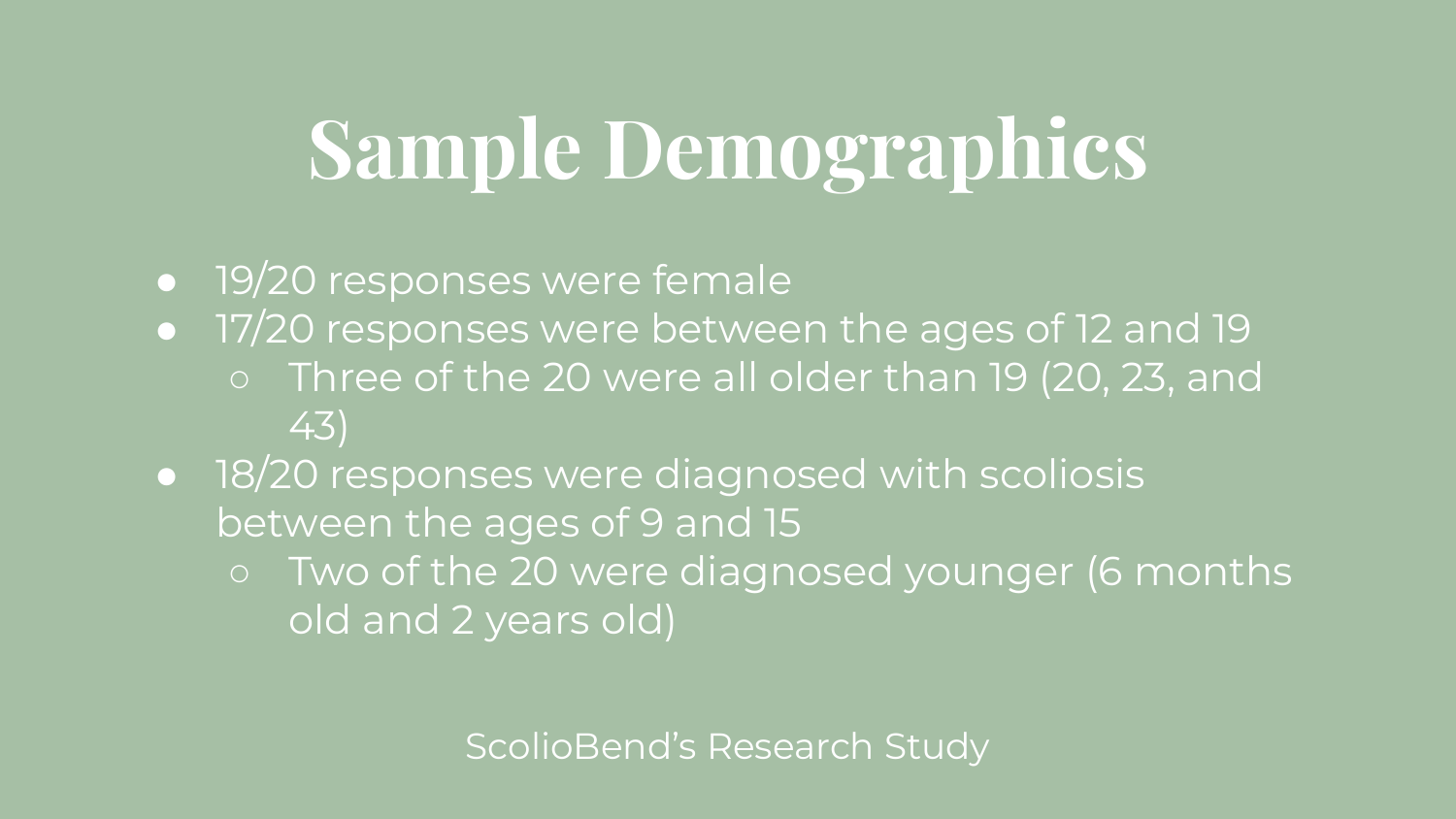## **Next Steps in Treatment After Diagnosis**

- 19/20 responses have done either physical therapy, bracing, or spinal fusion (surgery)
	- Some have done two or even all three of these options
	- One patient did x-rays to monitor her scoliosis
- 11/20 responses wore a brace for their scoliosis
- 11/20 completed physical therapy for their scoliosis
- 10/20 had spinal fusion surgery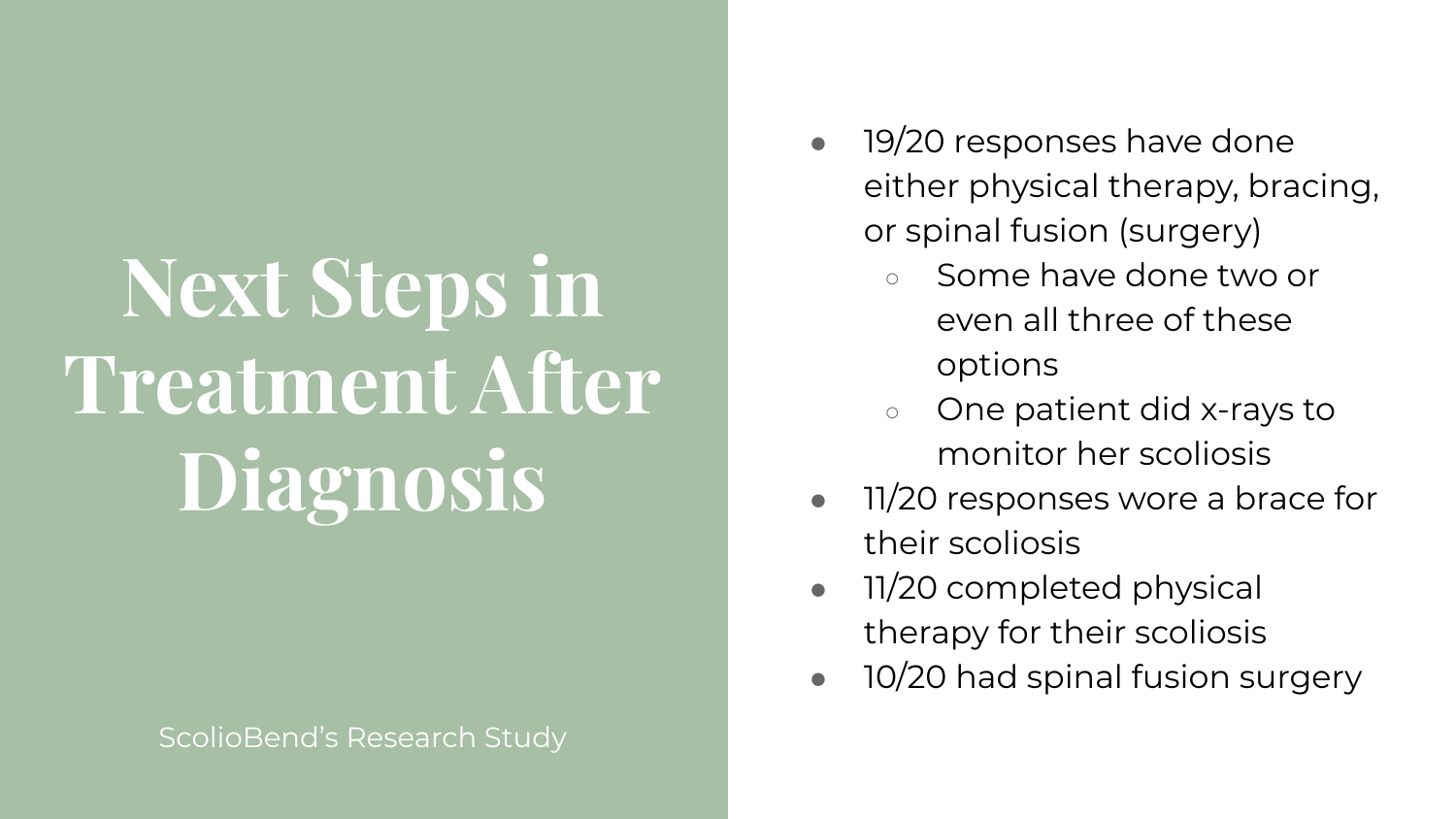### **Treatment Patterns**



**Treatment Option for Scoliosis**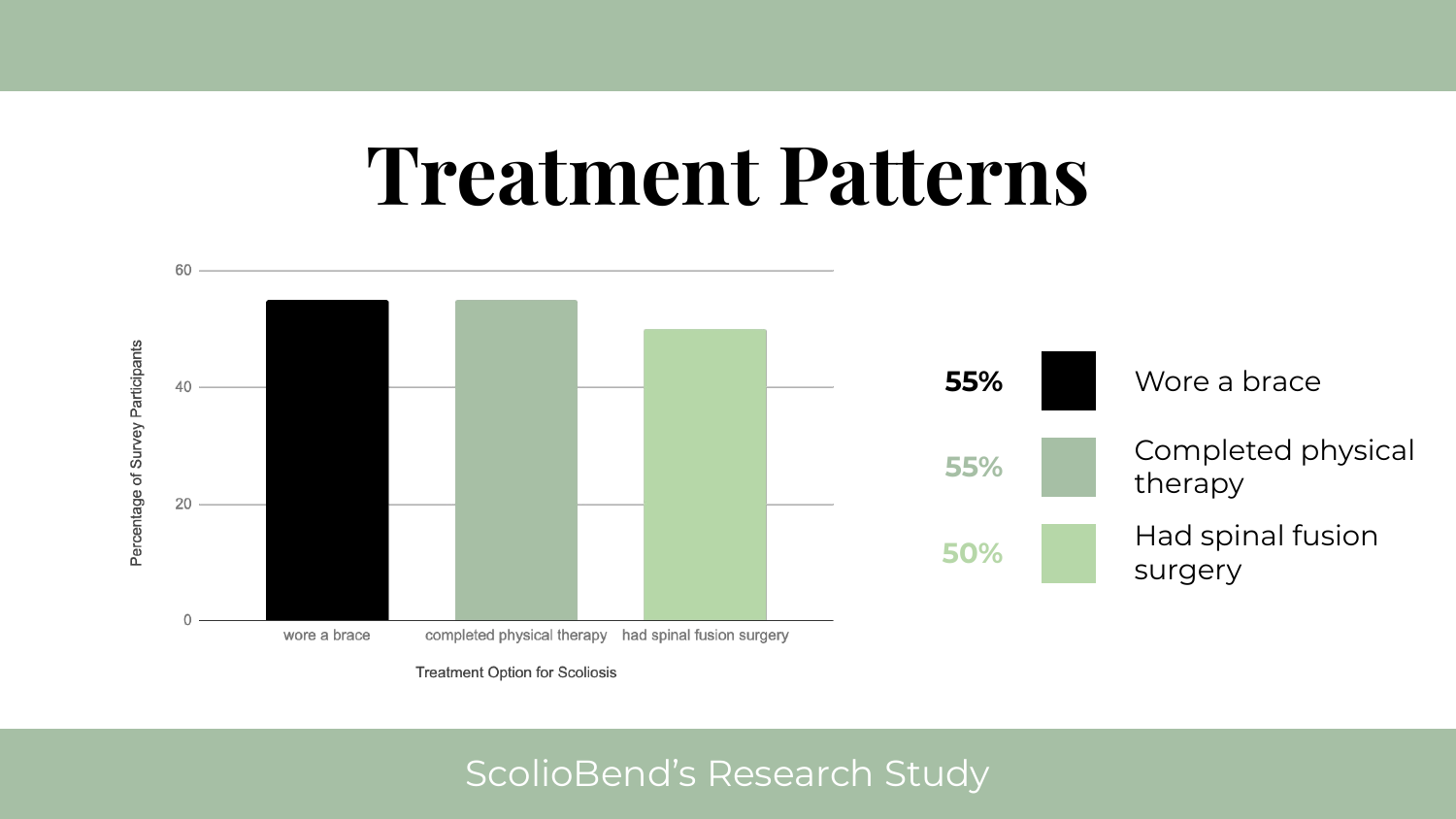#### **General Experience with Scoliosis Therapies**





About 10 people have said physical therapy and/or bracing has helped them get their strength back, whether physically or mentally.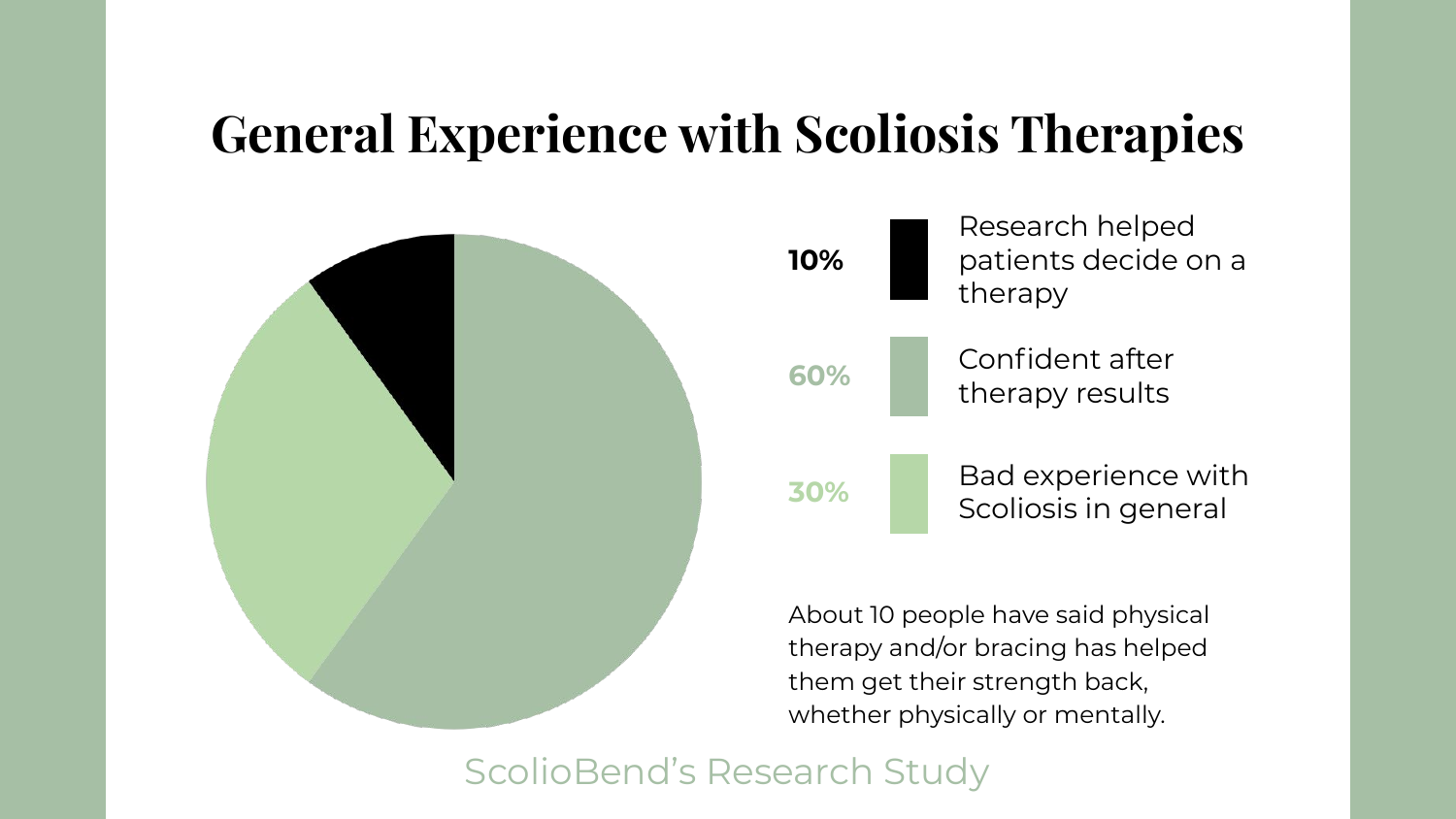#### Tips from Our Warriors

ScolioBend's Research Study

warriors



warriors



warriors

TO CO "Don't give up and remain in

2/20 "Meet with doctors regularly.<br>Listen and follow their<br>advice that they give you." Listen and follow their advice that they give you."

> "Continue doing bracing or physical therapy, even if it is hard to stay motivated through the day."